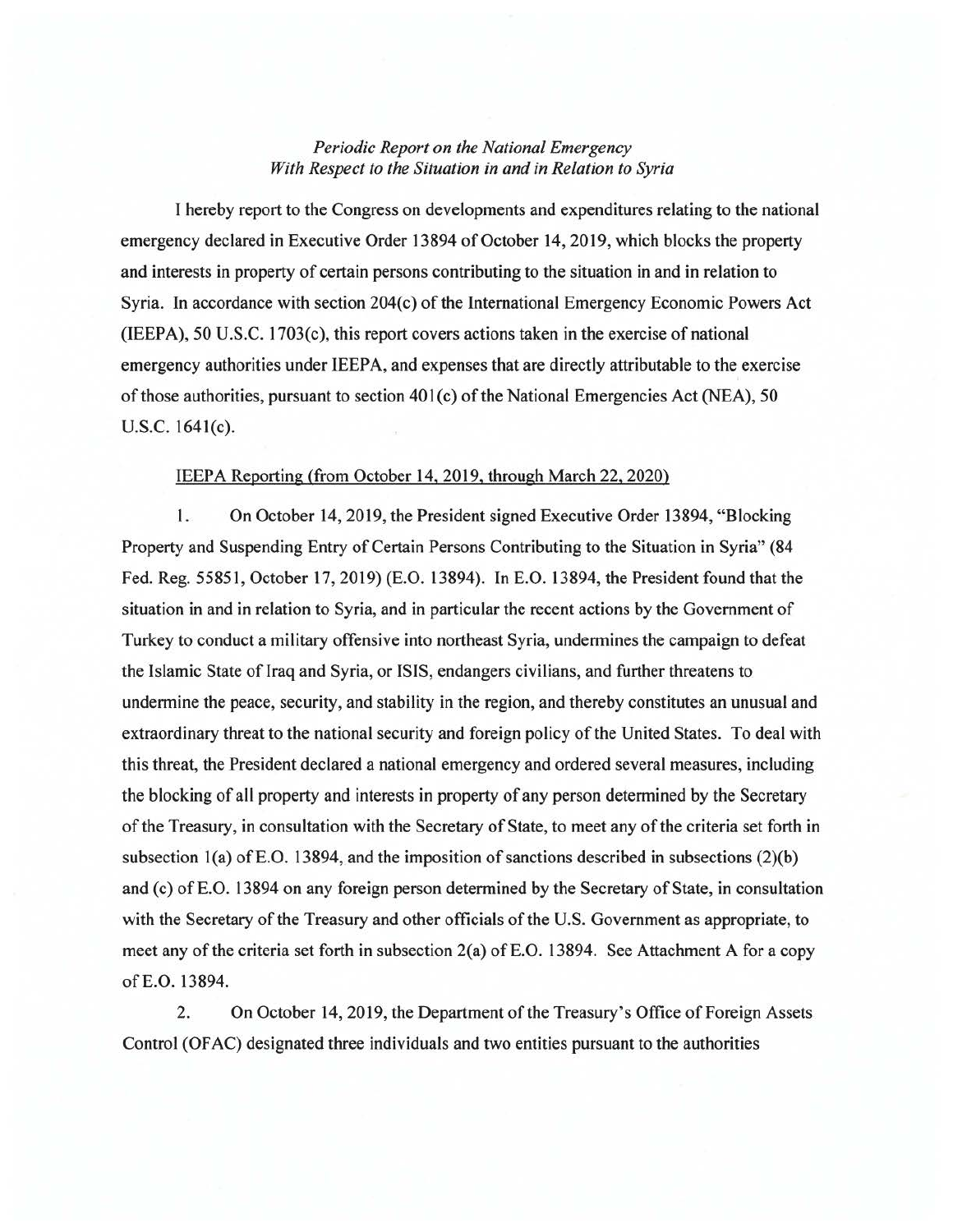referenced above. On October 23, 2019, OFAC removed the three individuals and two entities from OF AC's Specially Designated Nationals and Blocked Persons List ("SDN List").

On March 17, 2020, the Department of State designated one individual pursuant to the authorities referenced above. OF AC has added this individual to the SDN List.

3. On October 14, 2019, OFAC issued three general licenses pursuant to the authorities referenced above: General License I - Official Business of the United States Government; General License 2 – Authorizing Certain Activities Necessary to the Wind Down of Operations or Existing Contracts Involving the Ministry of National Defence or the Ministry of Energy and Natural Resources of the Government of Turkey; and General License 3 -- Authorizing Official Activities of Certain International Organizations Involving the Ministry of National Defence or the Ministry of Energy and Natural Resources of the Government of Turkey. See Attachment B for copies of General Licenses I, 2, and 3.

On November 5, 2019, OFAC revoked General Licenses 2 and 3 in connection with OFAC's October 23,2019 removal of three individuals and two entities from the SDN List.

4. OF AC closed six licensing cases (which may take the form of specific licenses, license amendments, "return-without-action" letters, general information letters, interpretive guidance letters, denial letters, closed without determination letters, or withdrawals), and received reports of the blocking of seven transactions or accounts totaling approximately \$3,400, pursuant to the authorities referenced above.

5. OFAC discusses this program during its numerous outreach events to the financial, securities, and international trade communities. Details of this program are available on the Department of the Treasury's website.

## NEA Reporting (from October 14, 2019, through April 14, 2020)

6. The expenses incurred by the federal government that are directly attributable to the exercise of powers and authorities conferred by the declaration of a national emergency with respect to the situation in and in relation to Syria are reported to be approximately \$560,000, most of which represent wage and salary costs for federal personnel. Personnel costs were largely centered in the Department of the Treasury, the Department of State, and the Department of Justice.

2